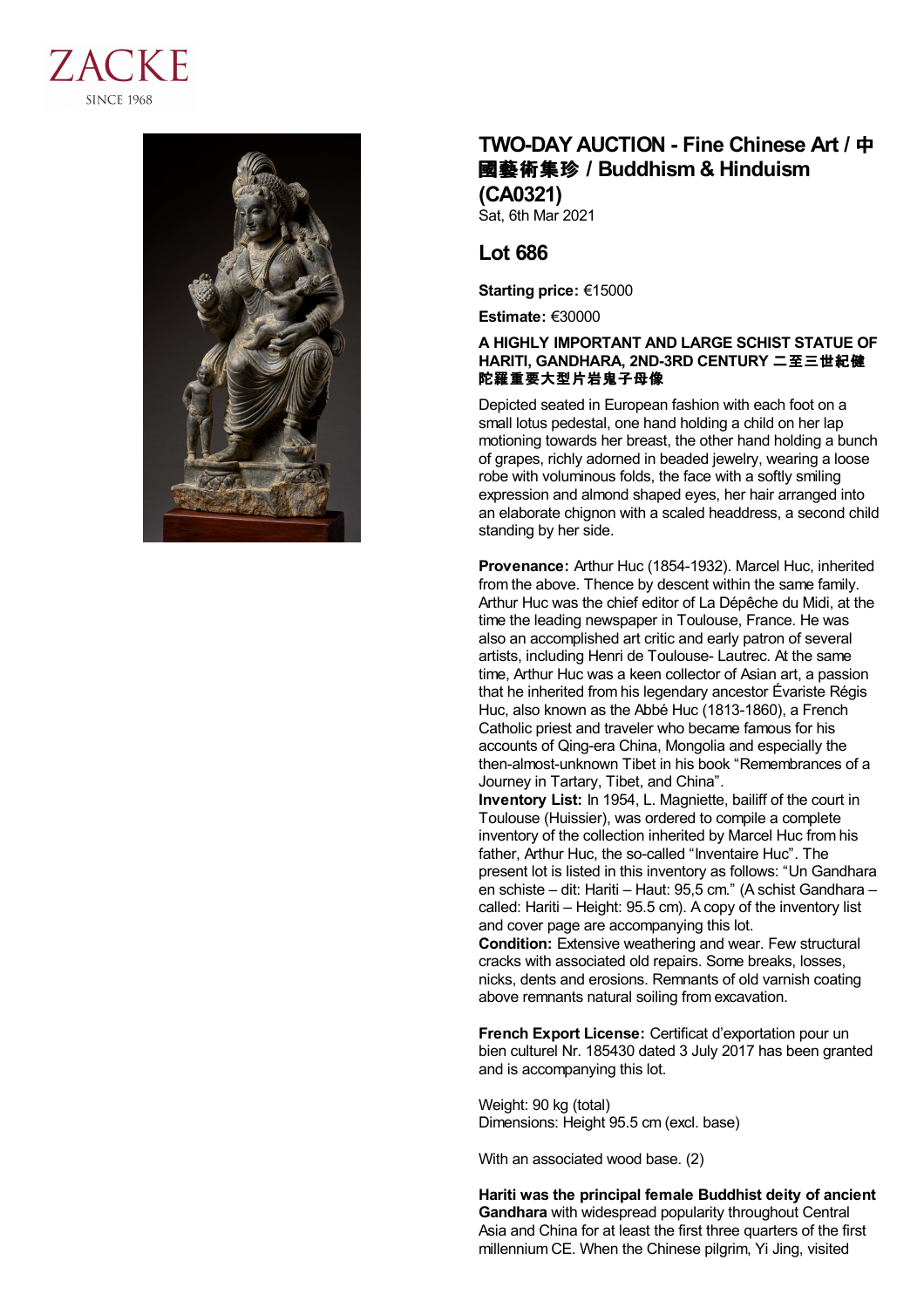Gandhara in 671, he saw sculptures of Hariti commonly installed near the dining halls of Buddhist monasteries (see Takakusu (trans.), Record of the Buddhist Religion as Practiced in India and the Malay Archipelago, Oxford, 1896). Yet only about a half dozen large sculptures of Hariti have survived to this day. **Among these, the present sculpture is one of the best carved examples in private hands.**

**The story of Hariti's conversion to Buddhism** survives in many ancient Indian and Chinese sources. Despite being a mother to 10,000 children, the ogress Hariti routinely terrorized the Northern Indian city of Rajagrha, devouring its children. After failing to appease, Rajagrha's inhabitants beseeched the Buddha to pacify her. Underneath his alms bowl, Buddha hides Hariti's most beloved child from her. This sends Hariti into a frenzy, searching for her missing son. When Buddha finally returns her child, he prompts Hariti to consider the pain she has caused other mothers. Struck by empathy, Hariti converts to Buddhism and, in exchange for food offerings, promises to protect its monastic communities and Rajagrha's children.

Auction result comparison: Compare with a closely related schist Hariti at Bonhams London in Islamic and Indian Art including Modern and Contemporary South Asian Art on 22 October 2019, lot 144, **sold for GBP 187,562**.

## 二至三世紀健陀羅重要大型片岩鬼子母像

鬼子母神以歐洲風格坐在蓮座上,一隻手抱著個孩子擱在膝蓋 上似乎正往胸前送,另一隻手拿著一串葡萄。她佩戴著精美珠 寶,穿著寬鬆的長跑,綫條流暢,表情溫柔,杏仁狀眼睛,高髻。 一側站著另一個孩子。

來源:Arthur Huc (1854-1932)收藏。 Marcel Huc繼承,自此保 存在同一家族至今。 Arthur Huc是La Dépêchedu Midi的主編, 這是當時法國圖盧茲的主要報紙。他還是一位出色的藝術評論 家,也是包括Henri de Toulouse- Lautrec在內的幾位藝術家的 早期贊助人。同時,Arthur Huc是一位熱衷於亞洲藝術的收藏 家,他的熱情源於他的傳奇祖先Évariste Régis Huc,中文名為 古伯察(1813-1860),是法國天主教神父和旅行作家,在他的 《韃靼西藏旅行記》書中描述了他在清朝的遊歷以及對蒙古尤其 是當時幾乎鮮為人知的西藏的敘述。 收藏清單:1954年,圖盧茲法院法警 L. Magniette奉命對Marcel Huc從其父親Arthur Huc繼承的收藏品進行完整目錄彙編,即所 謂的" Inventaire Huc"。在此目錄裏,對本拍品有如下描述:片岩 健陀羅鬼子母 高95,5厘米)。隨附目錄與其封面。 品相:廣泛的風化和磨損。些微裂縫與舊修補。 一些斷裂、缺 損、划痕、凹痕和腐蝕。還保留著舊時的清漆塗層。

法國出口證書:隨附2017年7月3日出具的Certificat d'exportation pour un bien culturel 出口證書,編號 185430 。

重量:總重 90 公斤 尺寸:高95.5 厘米 (不含底座)

木底座。

鬼子母神是古健陀羅地區主要佛教女護法神。當年,來自大 唐的求法高僧義净671年來到健陀羅時,在寺院食堂附近發現 了鬼子母雕塑 (見高楠順次郎的 Record of the Buddhist Religion as Practiced in India and the Malay Archipelago, Oxford, 1896)。到目前爲止,只發現了六件鬼子母神像。其中, 這件雕塑是私人收藏中雕刻得最好的作品之一。

在佛教故事裏都記載了關於鬼子母的傳説。據説夜叉鬼子母 有一萬個孩子。爲了養育他們,她不停的去印度拉價格哈吞噬